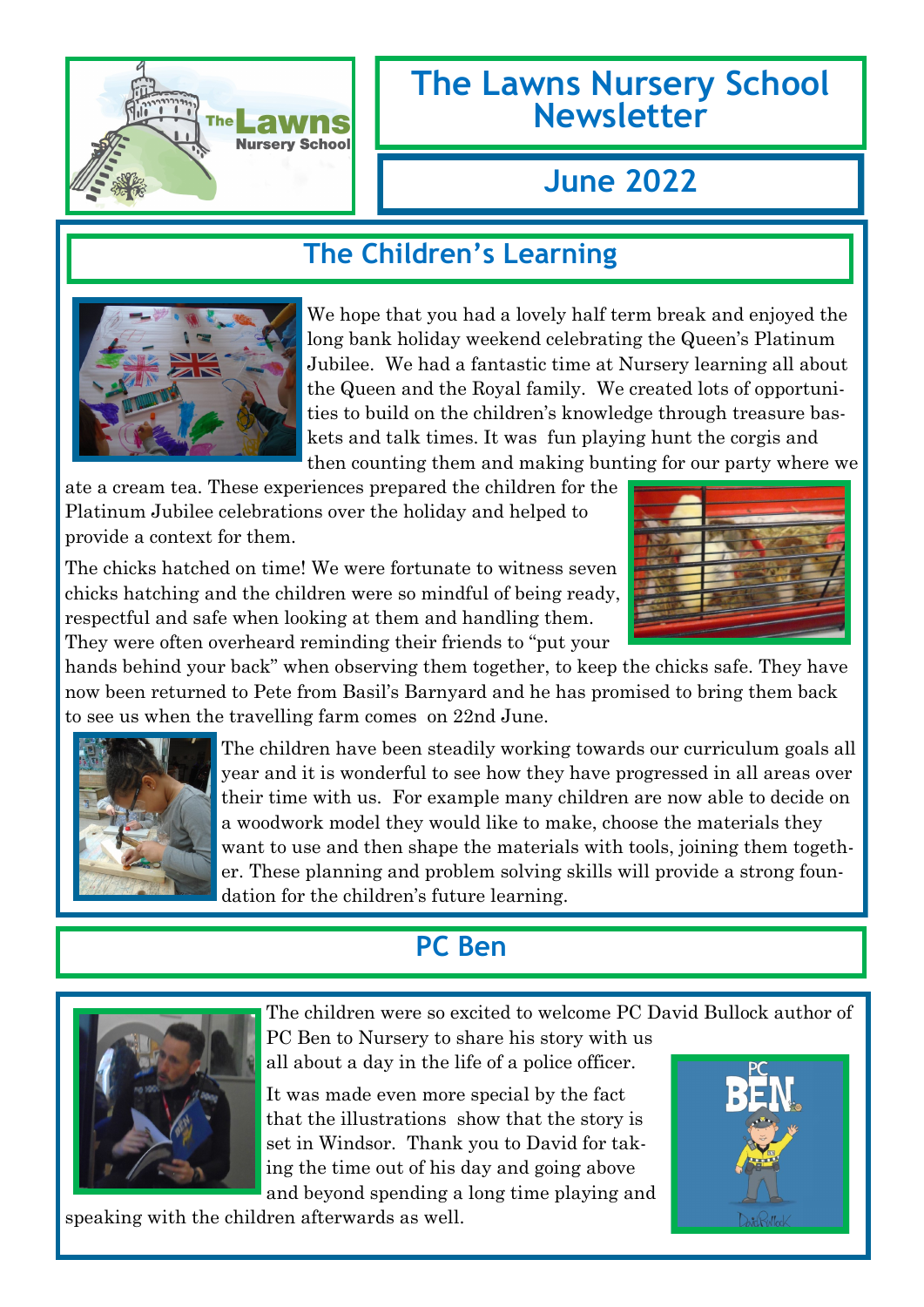#### **A Few Reminders**

☺Please let us know if your child is unwell and unable to attend Nursery on the first day of absence. Children should remain off Nursery for 48 hours form their last symptom if they have had a stomach upset.

☺Please remain vigilant for symptoms and follow the current Government guidance linked to coronavirus/respiratory infections. Children with mild symptoms e.g. a runny nose or slight cough, who are otherwise well, can continue to attend Nursery. Children who are unwell and have a high temperature should stay at home and avoid contact with other people, if possible. They can return to Nursery when they no longer have a high temperature and are feeling well. It is not recommended that children are tested for COVID-19 unless directed to by a health professional. If your child has a positive COVID-19 test result they should try to stay at home and avoid contact with other people for 3 days after the day they took the test. After 3 days, if they feel well and do not have a high temperature, they can resume their normal activities.

☺Please check emails or our website for reminders, letters, weekly planning and newsletters (we do not give out paper letters).

☺Please ensure that your child wears clothes that enable them to be as independent as possible with going to the toilet and changing themselves. Elasticated trousers and skirts are ideal.

#### **Coming Soon ...**

We would love to hear about your children's successes. We understand that the children enjoy a wide range of experiences at home and we value your input as parents when it comes to assessing your child's learning.

Over the next few weeks the team in the Nursery classroom will be sending out a progress sheet for you to celebrate with us what you feel are your child's main achievements whilst they have been at The Lawns Nursery School. We would really appreciate it if you could find the time to write down what you have noticed about your child's learning since they have attended The Lawns. This will help us to build a complete picture of their progress as the school year draws to a close and we love to read all about your child.

### **Sun Cream and Sunhats**

As the warmer weather approaches please can we remind parents/carers to ensure that their child has sun cream applied prior to their Nursery session. If your child is staying all day then we are happy to reapply sun cream. Please provide a named bottle and complete a permission slip

from the office. We do provide sunhats but if your child prefers to wear their own please remember to put their name on it. Thank you.





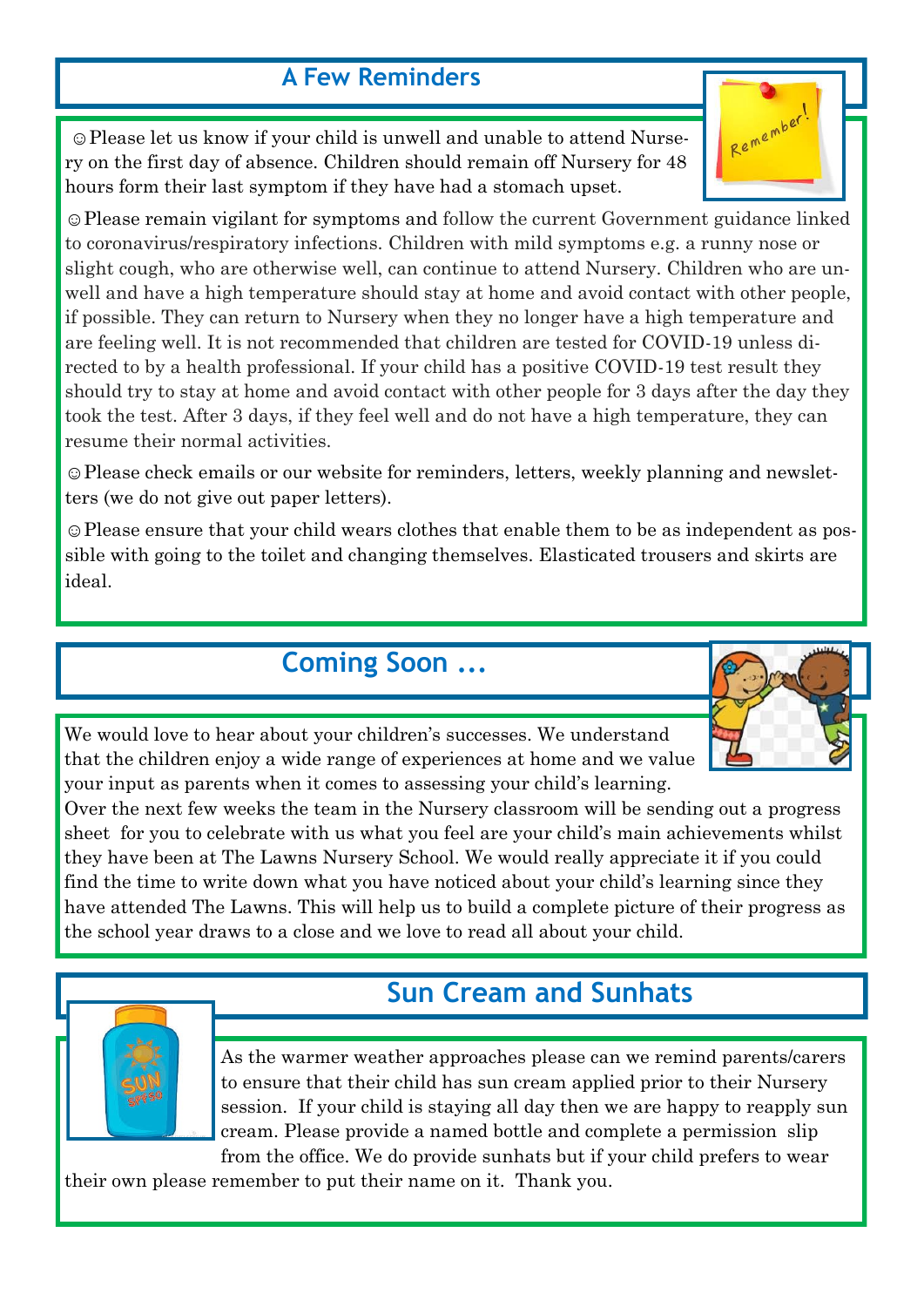#### **Speech Technique of the Month**

Use a range of positional language

Make sure your child has 'in', 'on' and 'under' established before working on other prepositions.

Play 'hide and seek' with toys and objects, e.g. "the bear is in the box/behind the box", etc.

#### **Book Recommendation of the Month!**

Starting School by Janet and Allan Ahlberg is a lovely book to use as a starting point for

conversations about your child's next step to Reception. The characters in the book are engaging for children and easy to relate to as they see them taking part in similar activities to those they are used to at Nursery. When easing your child's transition to school it is best to talk about the things that will be the same rather than focus on the things that will be different to what they already know.

### **Diary Dates**

**Monday 13th June -** Caterpillar eggs arrive **Tuesday 14th June** - 'Yaks Can Do Yoga' in Nursery **Wednesday 15th June** - Father's Day Shop (£2) **WB Monday 20th June** - Transition visits from new teachers begin. **Wednesday 22nd June** - Basil's Barnyard in Nursery **Wednesday 29th June** - Sponsored Sports Event **Week commencing 4th July** - Reports issued to children who are leaving The Lawns Nursery School. **Tuesday19th July -** Last day of the academic year - usual session times. **Thursday 1st September -** INSET day **Friday 2nd, Monday 5th September and Tuesday 6th September -** CLOSED for home visits for new children. **Wednesday 7th September -** New children familiarization day.

**Thursday 8th September -** Children begin to return to Nursery. Staggered start for new children.